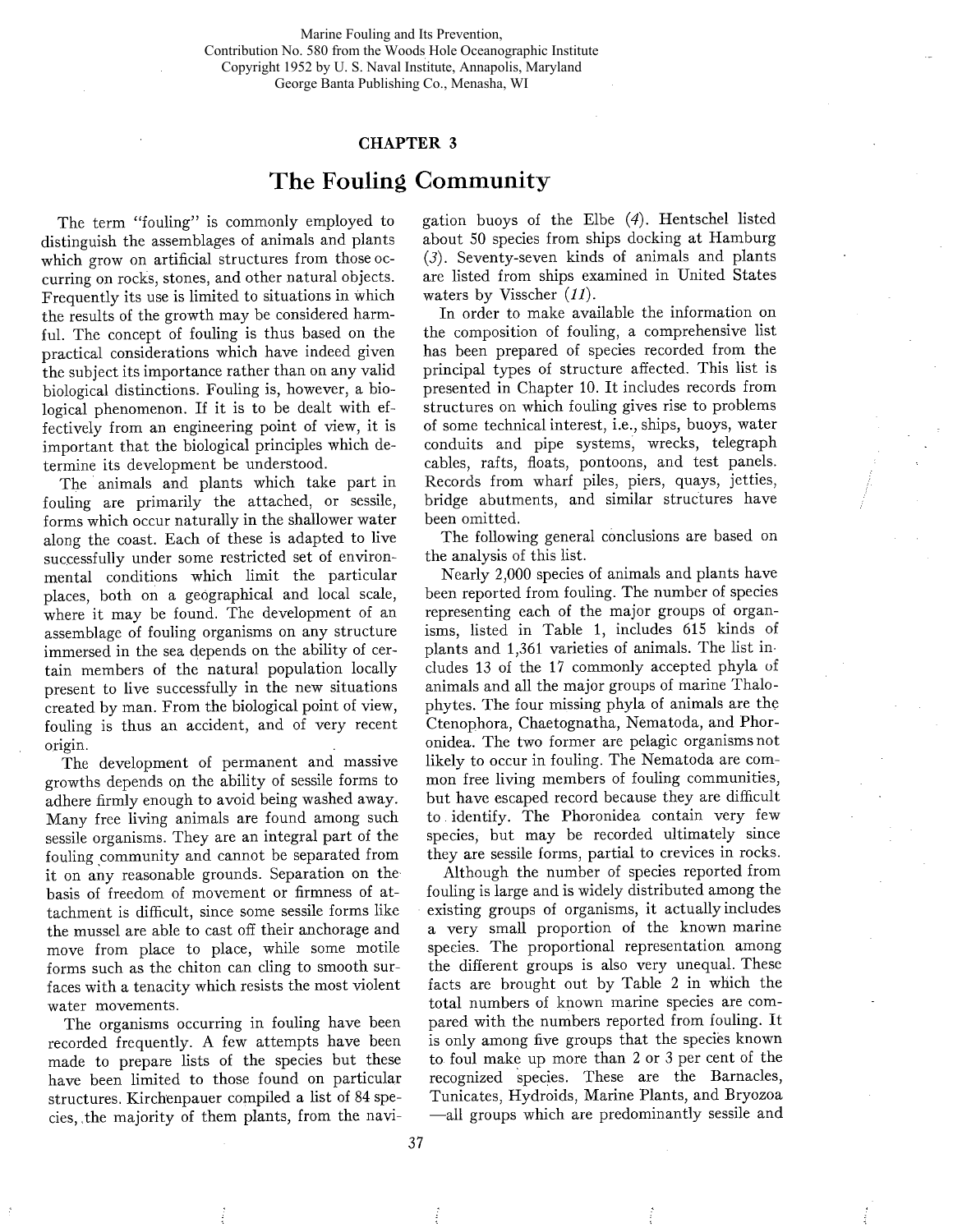which contribute heavily to fouling. Certain other sessile groups, such as the sponges and corals, are recorded relatively infrequently from fouling.

TABLE 1. Number of Species of the Various Groups Which are Reported from Fouling

|                        | Total Plants<br>Total Animals<br>Total List                                                           | 614<br>1,344<br>1,958 |        |
|------------------------|-------------------------------------------------------------------------------------------------------|-----------------------|--------|
| Plants                 |                                                                                                       |                       | Totals |
|                        |                                                                                                       |                       | 37     |
|                        |                                                                                                       |                       | 14     |
|                        |                                                                                                       |                       | 563    |
| Diatoms                |                                                                                                       | 111                   |        |
| Blue green             |                                                                                                       | -32                   |        |
| Green                  |                                                                                                       | 127                   |        |
| Brown                  |                                                                                                       | 88                    |        |
| Red                    |                                                                                                       | 205                   |        |
| Animals                |                                                                                                       |                       |        |
|                        |                                                                                                       |                       | 99     |
| Mastigophora           |                                                                                                       | 5                     |        |
| Foraminifera           |                                                                                                       | 43                    |        |
| Other Sarcodina        |                                                                                                       | 3                     |        |
| Ciliata                |                                                                                                       | 39                    |        |
| Suctoria               |                                                                                                       | 9                     |        |
|                        |                                                                                                       |                       | 33     |
|                        |                                                                                                       |                       | 286    |
| Hydrozoa (Hydroids)    |                                                                                                       | 260                   |        |
| Hydrocorallinae        |                                                                                                       | 1                     |        |
| Alcgonaria             |                                                                                                       | 5                     |        |
| Actinaria (Anemones)   |                                                                                                       | 12                    |        |
|                        | Madreporaria (True Corals)                                                                            | 8                     |        |
|                        | $Platy$ helminthes                                                                                    |                       | 12     |
|                        |                                                                                                       |                       | 11     |
|                        | $\operatorname{Trochelminthes}\left(\operatorname{Rotifiers}\right),\dots,\dots,\dots,\dots,\dots\,.$ |                       | - 5    |
|                        |                                                                                                       |                       | 139    |
|                        |                                                                                                       |                       | 1      |
|                        |                                                                                                       |                       | 108    |
| Archiannelids          |                                                                                                       | 1                     |        |
| Polychaeta Errantia    |                                                                                                       | 44                    |        |
|                        | Polychaeta Sedentaria (Tubeworms)                                                                     | 55                    |        |
| Oligochaeta            |                                                                                                       | $\overline{4}$        |        |
| Hirudinea (Leeches)    |                                                                                                       | 4                     |        |
|                        |                                                                                                       |                       | 292    |
| Copepoda               |                                                                                                       | $\overline{7}$        |        |
| Ostracoda              |                                                                                                       | 5                     |        |
|                        | Lepadomorpha (Goose Barnacles)                                                                        | 50                    |        |
|                        | Balanomorpha (Acorn Barnacles)                                                                        | 60                    |        |
| Amphipoda              |                                                                                                       | 60                    |        |
| Isopoda                |                                                                                                       | 24                    |        |
| Decapoda               |                                                                                                       | 76                    |        |
| Pycnogonida<br>Insecta |                                                                                                       | 8<br>$\overline{2}$   |        |
|                        |                                                                                                       |                       |        |
| Amphineura             |                                                                                                       |                       | 212    |
| Nudibranchiata         |                                                                                                       | 3                     |        |
| Pteropoda              |                                                                                                       | 32<br>$\overline{4}$  |        |
| Other Gastropoda       |                                                                                                       | 59                    |        |
| Pelecypoda             |                                                                                                       | 121                   |        |
|                        | Echinodermata                                                                                         |                       | 19     |
| Crinoidea              |                                                                                                       |                       |        |
| Asteroidea             |                                                                                                       | 3                     |        |
| Ophiuroidea            |                                                                                                       | $\frac{7}{3}$         |        |
| Echinoidea             |                                                                                                       | 5                     |        |
| Holothuroidea          |                                                                                                       | 1                     |        |
|                        | Chordata                                                                                              |                       | 127    |
| Tunicata               |                                                                                                       | 116                   |        |
| Pisces                 |                                                                                                       | 11                    |        |
|                        |                                                                                                       |                       |        |

Few species of Pelecypods are recorded although some such as the oysters and mussels are among the most important foulers.

Only 50 to 100 species are commonly encoun-

tered in fouling. Those reported most frequently from all types of structures are listed in Table 3. The frequency with which various species were found on the ships examined by Hentschel  $(3)$ and Visscher (11) is recorded in Table 4.

There is little doubt that some differences exist

TABLE 2. Comparison of the Total Number of Marine Species Assigned to Various Groups and the Number of Each Group Reported from Fouling. Estimated Totals for Animals from Pratt  $(8)$ , for Plants from ZoBell  $(12)$ 

|                                        | Total Marine | <i>Species</i> | % in    |
|----------------------------------------|--------------|----------------|---------|
| Group                                  | Species      | in Fouling     | Fouling |
| Goose barnacles                        | 200          | 50             | 25.0    |
| Acorn barnacles                        | 300          | 60             | 20.0    |
| Tunicates                              | 700          | 116            | 16.6    |
| Hydroids                               | 3,000        | 260            | 8.7     |
| Marine Plants                          | 8,000        | 614            | 7.7     |
| <b>Bryozoa</b>                         | 3,000        | 139            | 4.6     |
| Nudibranchs                            | 1,000        | 32             | 3.2     |
| Polychaetes                            | 3,500        | 99             | 2.8     |
| Nemerteans                             | 500          | 11             | 2.2     |
| Amphipods                              | 3,000        | 60             | 2.0     |
| Pycnogonids                            | 400          | 8              | 2.0     |
| Pelecypods                             | 9,000        | 115            | 1.3     |
| Anemones                               | 1,000        | 12             | 1.2     |
| Sponges                                | 3,000        | 33             | 1.1     |
| Decapods                               | 8,000        | 76             | 1.0     |
| Isopods                                | 3,000        | 24             | 0.8     |
| Gastropods (other than<br>Nudibranchs) | 4,900        | 58             | 0.8     |
| Echinoderms                            | 4,800        | 19             | 0.4     |
| Corals                                 | 2,500        | 8              | 0.3     |

| TABLE 3. Nineteen Forms Cited More Than 12 Times From |  |
|-------------------------------------------------------|--|
| Fouling, in Order of Frequency of Citation.           |  |
| (Data from Fouling List, Chapter 10)                  |  |

|                         |                    | Number of |
|-------------------------|--------------------|-----------|
| Form                    | Group              | Citations |
| Mytilus edulis          | Pelecypod Molluscs | 34        |
| Bugula neritina         | <b>Bryozoa</b>     | 24        |
| Balanus eburneus        | Acorn barnacles    | 23        |
| Balanus crenatus        | Acorn barnacles    | 22        |
| Balanus improvisus      | Acorn Barnacles    | 21        |
| Lepas anatifera         | Goose barnacles    | 20        |
| Balanus tintinnabulum   | Acorn barnacles    | 18        |
| Balanus balanoides      | Acorn barnacles    | 16        |
| Hydroides norvegica     | Tubeworms          | 15        |
| Balanus amphitrite      | Acorn barnacles    | 15        |
| Conchoderma auritum     | Goose barnacles    | 15        |
| Conchoderma virgatum    | Goose barnacles    | 14        |
| Enteromorpha sp.        | Green algae        | 14        |
| Cladophora sp.          | Green algae        | 14        |
| Schizoporella unicornis | Bryozoa            | 14        |
| Tubularia larynx        | Hydroids           | 14        |
| Ciona intestinalis      | Tunicates          | 13        |
| Tubularia crocea        | Hydroids           | 12        |
| Ectocarpus sp.          | Brown algae        | 11        |

between the assemblages of organisms likely to be found on different types of structure. It is diffcult, however, to state very definitely what these differences are, or to justify such statements with quantitative data. The amount of information available from examinations of different structures is very unequal, so that statistical comparisons are impossible. The differences also depend not so much on the character of the structures as

Î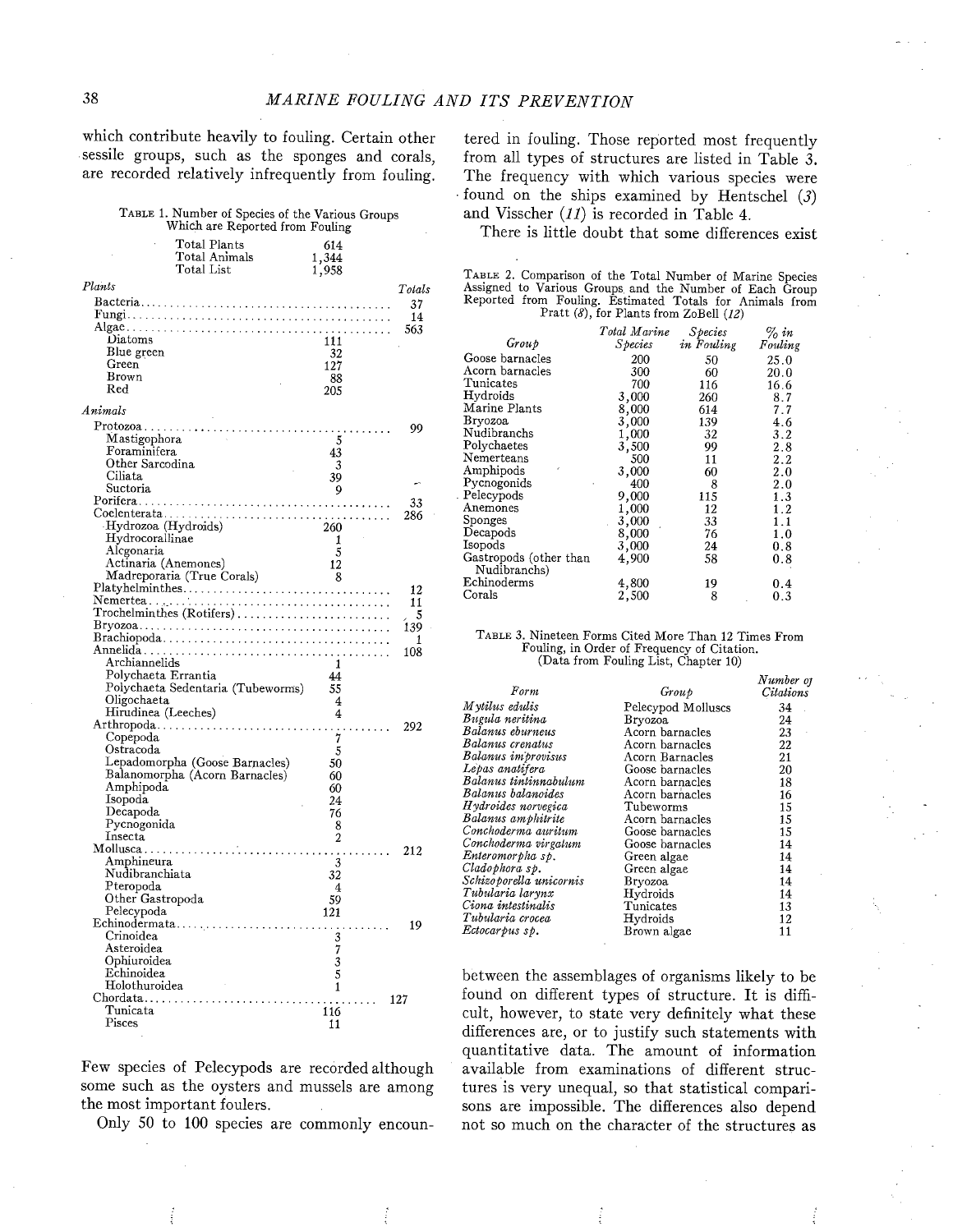on the circumstances under which they are exposed and the degree of fouling which is permitted to develop before examination. Navigation buoys, which foul heavily before servicing, support a

TABLE 4. Frequency of Various Forms in Ship Fouling The numbers indicate the number of ships on which each species was reported by Hentschel  $(3)$  and Visscher  $(11)$ . The total number of ships examined was 131.

ACORN BARNACLES BRYOZOA (cont.) ert Balanus improvisus de quanto 44<br>Balanus eburneus de 134 Bugula turbinata Balanus eburneus 34 Watersipora cucullata Balanus amphitrite 27 Callopora lineata<br>Callopora sp. Balanus tintinnabiilum 25 Balanus sp. Alcyonidium sp. Balanus crenatus 7 Membranipora<sup>"</sup> savartii 1<br>Electra pilosa 1<br>Schizoporella unicornis 1 Chelonibia patula Schizoporella unicornis 1<br>Scrupocellaria reptans 1 Balanus perforatus 1 Scrupocellaria reptans Balanus tulipiformis 1 **MOLLUSCS**  $Chthamalus$  sp. Anomia ephippium 31<br>M ytilus edulis 18<br>Ostrea elongata 7<br>Ostrea elongata 4<br>M ytilus pictus 2<br>Nudibranchs 2 GOOSE BARNACLES Lepas anserifera 5<br>Conchoderma auritum 4 Conchoderma auritum  $4$ <br>Conchoderma virgatum  $3$ Conclioderma virgatmii 3 Lepas Iiillii 3 Ostrea parasitica 1 Lepas anatifera 3 Poecilasma crassa 2 Anomia fidenas 1<br>Anomia sp. 11<br>Teredo navalis 11 HYDROIDS<br>
Tubularia sp. 30<br>
Campanularia sp. 26 Teredo navalis 1 ANNELIDS Campanularia sp. 26<br>Laomedea sp. 26 Hydroides hexagonis 8 Laomedea sp.  $\begin{array}{ccc} 16 \ \text{Clytia sp.} & 16 \ \text{Tubularia crocea} & 5 \ \text{Cambanularia ambhora} & 3 \end{array}$ H ydroides norvegica 4 Campanularia amphora 3 Nereis pelagica 1<br>Nereis sp. 1 1 Eudendrium ramosum 3<br>Laomedea geniculata - 2 Laomedea geniculata  $(unidentified-11)$ Laomedea sargassi 1 TUNICATES Campanularia portium 1 Campanularia vorticellata 1 Molgula manhattensis 9 M olgula arenata 4 Bougainvillia carolinensis 1 Perigonimus jonsii 1 Botryllus schlosseri 1 Podocoryne sp.<br>Plumularidae 1 Ascidiella virginea 1 Plumularidae Diplosoma gelatinosa 1  $(unidentified-5)$ PROTOZOA ANEMONES V orticellids 10<br>Folliculina sp. 2 Metridium sp. 8 Sagartia sp. 3 ALGAE CORALS Enteromorpha intestinalis 39<br>Enteromorpha sp. 19 Astrangia sp.  $\mathbf{1}$ Enteromorpha sp. 19<br>Ulva lactuca 18 Ulva lactuca<br>Cladophora sp. 5 BRYOZOA Cladophora sp. 5 Ulotlirix flacca 4 llf embranipora lacroixii 2S Membranipora sp. Polysiphonia nigrescens Bowerbankia caudata 6 Ectocar pus confervoides 3<br>1 Ulva sp. 3<br>1 Vaucheria sp. 1 Alcyonidium mytili 5 Alcyonidium gelatinosum M embranipora mono- stachys 3 Stigeoclonium sp Chaetomorpha fibrosa Acrochaetium sp.<br>Syphonales sp.<br>Oscillatoria sp. Bugula titrrita 3 Lepralia pertusa 2 Bugula avicularia 11<br>Bugula neritina 11 Bugula neritina 1  $(unidentified-1)$ 

more mature community of fouling organisms than ships, which are commonly docked before heavy fouling has accumulated. As a result, greater variety is reported from navigation buoys than from ships. Test panels which are commonly inspected

TABLE 5. Numbers of Species of Fouling Organisms on Buoys and Ships

| Range     | <i>Average</i> |
|-----------|----------------|
| $31 - 37$ | 34.0           |
| $5 - 19$  | 14.3           |
| $5 - 37$  | 22.4           |
| $1 - 13$  | 4.18           |
| $1 - 12$  | 4.39           |
|           |                |

after a month's exposure may give a very inaccurate picture of the fouling organisms available, since only the rapidly developing forms are recorded.

Some quantitative differences between the character of the fouling assemblages on ships and buoys are brought out in Tables 5 and 6. Table 5 shows the numbers of species recorded from fouled buoys and ships. The average number of species found on buoys was much greater than on ships. This result reflects the greater complexity of composition in the mature communities found on buoys. Table 6 indicates the percentage of the buoys and of the ships examined on which various groups of fouling organisms were found. Each group occurred more frequently on buoys than on ships, again emphasizing the greater diversity of species represented in the more maturely developed fouling of buoys. The barnacles are the only group that occurs nearly as frequently on ships as on buoys. The great rapidity with which barnacle populations may develop, as well as the firmness of their attachment, may explain their prevalence on ships. Free living organisms associated with the fouling communities, such as errant polychaetes and nudibranchs, are much more generally represented in the buoy fouling.

In a few instances comparisons have been made

TABLE 6. Percentages of Ships and Navigation Buoys Fouled by Various Groups. Ship data from Hentschel and Visscher; Buoy data from American Waters. The Numbers Represent the Per Cent of the Ships or Buoys Examined on which Representatives of Each Group were Found.

Ships

i<br>S

| Group              | Hentschel<br>$(48 \; ships)$ | Visscher<br>$(83 \; ships)$ | All ships<br>(131) | Buoys<br>(373) |
|--------------------|------------------------------|-----------------------------|--------------------|----------------|
| Algae              | 79                           | 33                          | 50                 | 94             |
| Hydroids           | 63                           | 49                          | 54                 | 99             |
| Anemones           | 0                            | 12                          | 12                 | 54             |
| Sedentary          |                              |                             |                    |                |
| Polychaetes        | 31                           | 11                          | 18                 | 53             |
| Errant Polychaetes | 0                            | 2                           | 2                  | 93             |
| Bryozoa            | 31                           | 45                          | 40                 | 83             |
| Nudibranchs        | 0                            | 2                           | 2                  | 58             |
| Pelecypods         | 25                           | 22                          | 23                 | 97             |
| Mytilus            | 15                           | 16                          | 15                 | 77             |
| Ostrea             | 10                           | 8                           | 9                  |                |
| Others             | 6                            | 0                           | 6                  | 84             |
| Barnacles          | 83                           | 89                          | 87                 | 98             |
| Acorn<br>÷.        | 83                           | 88                          | 86                 | 94             |
| Goose              | 19                           | 4                           | 9                  | 24             |
| Tunicates          | 4                            | 16                          | 12                 | 40             |

Number of Species per Unit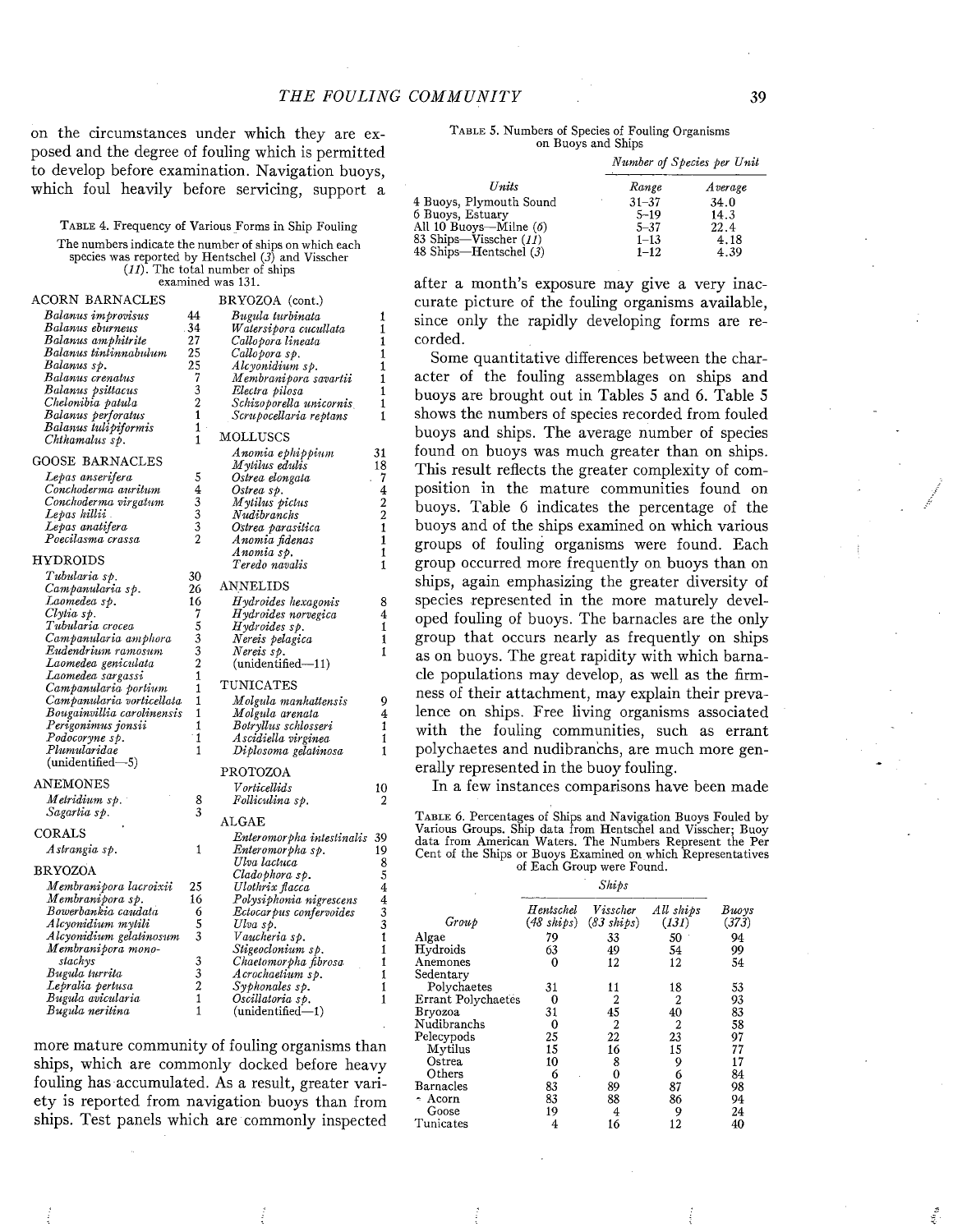between the fouling communities and the naturally occurring populations of a region. Mac-Ginitie found more species on a lighter at Monterey, California, than could be collected in the immediate environs (5). In the Suez Canal buoys, barges, beacons, and wharf piles provided far richer collections of species than did the bottom of the Canal  $(1)$ . The poverty of the latter may be due to the frequent dredging of the soft and sandy bottom and the continual scouring attending the passage of ships. These cases do not invalidate the view that the bulk of fouling is composed of a small number of species drawn from a much larger total of coastwise types. They indicate merely that fouling may not necessarily originate from the immediately adjacent natural populations.

Although the bulk of fouling is drawn from members of the natural population, several forms are known only from records of fouling. Certain acorn barnacles, such as the varieties *dorbignyii*, costatus, and plicatus of Balanus tintinnabulum, have been found only on ships. Balanus crenatus delicatus is reported only from buoys. A number of goose barnacles of the' genera Scalpellum and Megalasma have been collected solely on deep-sea cables. There is no reason to believe that these forms also have not originated from natural populations as yet undiscovered.

Fouling is a way of life to which marine organisms may turn insofar as they are adapted to live under the conditions presented by the surface of an artificial structure. The species adapted to adhere to stones and other hard submerged surfaces most readily take up life on such structures. As they develop, the character of the surface changes, and places are provided where many free living forms may harbor. Thus the possibilities of occurrence are greatly extended and may include creatures quite incapable of acting as independent foulers. The concept of fouling is consequently quite elastic, and the phenomenon is to be understood only by considering, in the most general way, the biological factors which influence the growth and development of marine communities.

## FOULING AS A COMMUNITY

Although the fouling on a submerged surface may be described by naming the species and counting their numbers, the assemblages have properties of their own which are additional to those of the separate organisms. Each individual grows at a characteristic rate, attains some ultimate size, and dies after an allotted period. The population may contain organisms of many different ages, and will increase in bulk at a rate which has little apparent relation to the growth of its members. Although the individuals may die, the population as a whole may persist permanently. In addition, the various members of the population influence one another. Crowding may check their growth or modify their form. In communities composed of several species, more complicated relations arise. The presence of one species may favor the growth of another, or a slowly-growing form may crowd out others which became established earlier.

The dominant organism in a community determines, to a large degree, its general character and gives the community its name. Thus the natural assemblages dominated by mussels are known as Mytilus communities. Although no two mussel beds, or parts of the same bed, are exactly alike in the kinds and proportions of other species present, mussel beds in general resemble one another more than they differ and may be recognized as a definite entity. Mytilus communities, as observed in fouling, are essentially similar to natural mussel beds. They display characteristics which make them recognizable as something more than an accidental collection of species.

Buoys along the coast of the northeastern United States are usually fouled by the Mytilus community. Different subordinate species are found associated with the mussels in different regions. Kelp and the barnacle, Balanus crenatus, for example, are associated with the mussels north of Cape Cod, while further south the kelp is less prominent and the important barnacle is Balanus improvisus.

The character of the communities of the sea bottom has been shown to be governed by the nature of the bottom and its depth  $(2, 7, 9, 10)$ . The communities of mud, sand, gravel, or rock bottoms are each distinctive. Their distribution parallels the distribution of the bottom materials, and tends to fall into depth zones more or less parallel to the shore. In much the same way the. communities of fouling depend upon the character of the structures and their conditions of exposure. Thus mussels rarely attach to ships unless these are moored for long periods, and ships are usually fouled by a Balanus community, with algae predominant at the water line. Buoys in bays and estuaries often support a community dominated by Balanus improvisus or Ciona intestinalis, while